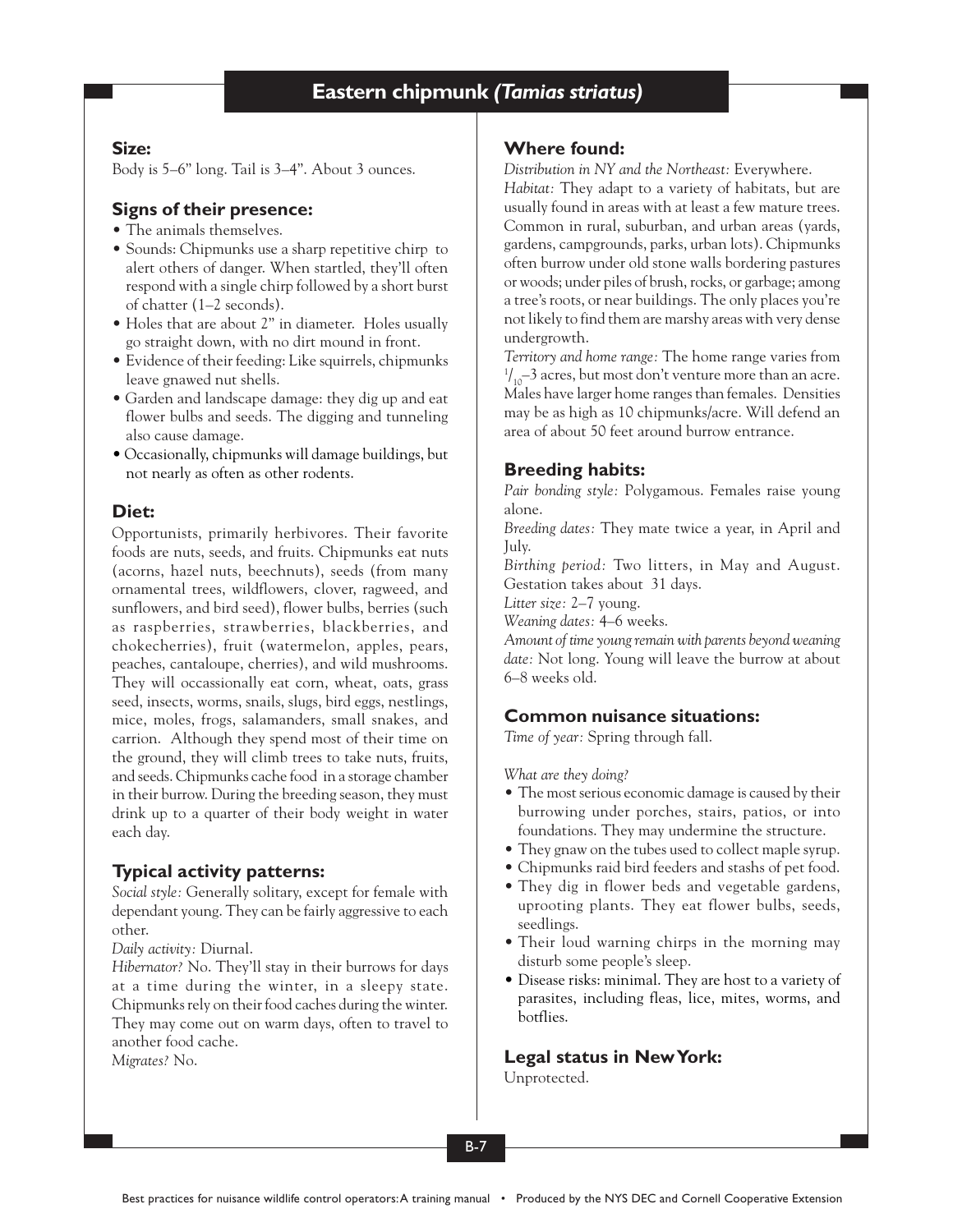#### **Chipmunk**

## **Best practices**

- Chipmunks rely on food caches to survive the winter, so if you move them too far away during that time, they'll probably starve to death. Limit relocation to times when food is readily available.
- Chipmunks raise their young in underground burrows. They don't raise their young in buildings (we can't say it would never happen, but it's extremely unlikely). Very young chipmunks might enter a building on their own, leading someone to believe there's a "nest" in there. No. Those chipmunks are mobile.

#### *Remove artificial food sources (bird seed, pet food):*

- If anyone is feeding the chipmunks, persuade them to stop.
- "Squirrel-proof" bird feeders that use the animal's weight to close the feeder won't stop chipmunks unless the feeder's set so it will close when a very light weight is applied. Unfortunately, at that setting, you'll also stop all but the smallest birds from using the feeder.
- Hang bird feeders on a rope between two pulleys. Ideally, feeders should be 15–30 feet away from the building so any seed that collects below doesn't lead the chipmunks right to the foundation.
- Keep the area underneath the feeder clean.
- Feed pets indoors.
- Store food, birdseed, and pet food in metal, glass, ceramic, or heavy-duty plastic containers.

#### *Block their travel routes:*

- Screen gutter pipes, downspouts, and foundation drain pipes with  $\frac{1}{4}$ " hardware cloth.
- Chipmunks often gain access to houses through attached garages. Screen the eaves and overhangs of the garage with  $\frac{1}{4}$ " hardware cloth.
- Remove ground covers and hedges that are next to the foundation.
- Move firewood and piles of debris, rocks, and brush away from the foundation.
- Maintain a foot-wide gravel border around the foundation that's free of vegetation (best), or keep the foundation plantings well trimmed. Don't stack anything (such as firewood) against the foundation.
- Interrupt any routes that connect woods to the foundation in one continuous line by removing plants or a section of stone wall.

*Protect vulnerable crops and ornamental plants:*

- Plant bulbs within a cylinder of 1" poultry wire. Lay the wire in a trench then plant the bulbs in it. Add some dirt, finish wrapping the wire around the bulbs, then cover with soil.
- Another option for bulbs is to plant them, and then lay a piece of  $\frac{1}{2}$ " hardware cloth over the soil surface to reduce the chipmunks' ability to dig up the bulbs. The hardware cloth should extend at least a foot around the plantings, and be covered with soil. Its mesh must be large enough for the stems to grow through, so you may need to experiment with different sizes for different plants.
- Establish a barrier around gardens and fields with fences (wire mesh, electric, or combination wire/ electric fence). Use 1 / 4 " hardware cloth or welded wire. The fence must be 30" high, buried 6–12" deep, with a foot-wide "L"-shaped shelf that sticks out to prevent the chipmunks from burrowing underneath it. Or use a 2–wire electric fence (if allowed by local ordinances) with the wires 1" and 3" off the ground. A combination fence should have an electric wire at 1" off the ground, and along the top of the fence.
- If there aren't any mammals nesting in the tree, wrap two-foot wide bands of sheet metal around fruit trees at 6–8 feet, to prevent chipmunks from climbing the tree. This will only work if the chipmunks can't leap from another tree or other object onto this tree. (Attach the band loosely, so the tree has room to grow. Don't staple the band onto the tree because that can prove dangerous if someone needs to cut down the tree.)

#### *Prevent entry into building:*

- Remove any current residents. Exclude them with a one-way door.
- Close the door! (Use screen doors.)
- Install door sweeps and weather-stripping (garages, too).
- Seal openings with  $\frac{1}{4}$ " hardware cloth. Or poke steel wool, wire mesh, or flexible aluminum "gutter guard" into the hole, then caulk, or spray expanding foam (such as Great Stuff®) over it to strengthen the barrier. Focus on holes at ground level, especially those in foundations. Chipmunks tend to stay on the ground, so you don't have to look for holes that are high up, as you would with squirrels.
- Check vents (especially clothes dryer vents that are close to the ground). If the vent is damaged or dicey, replace it with an animal-proof design, or screen it with  $\frac{1}{4}$ " hardware cloth.